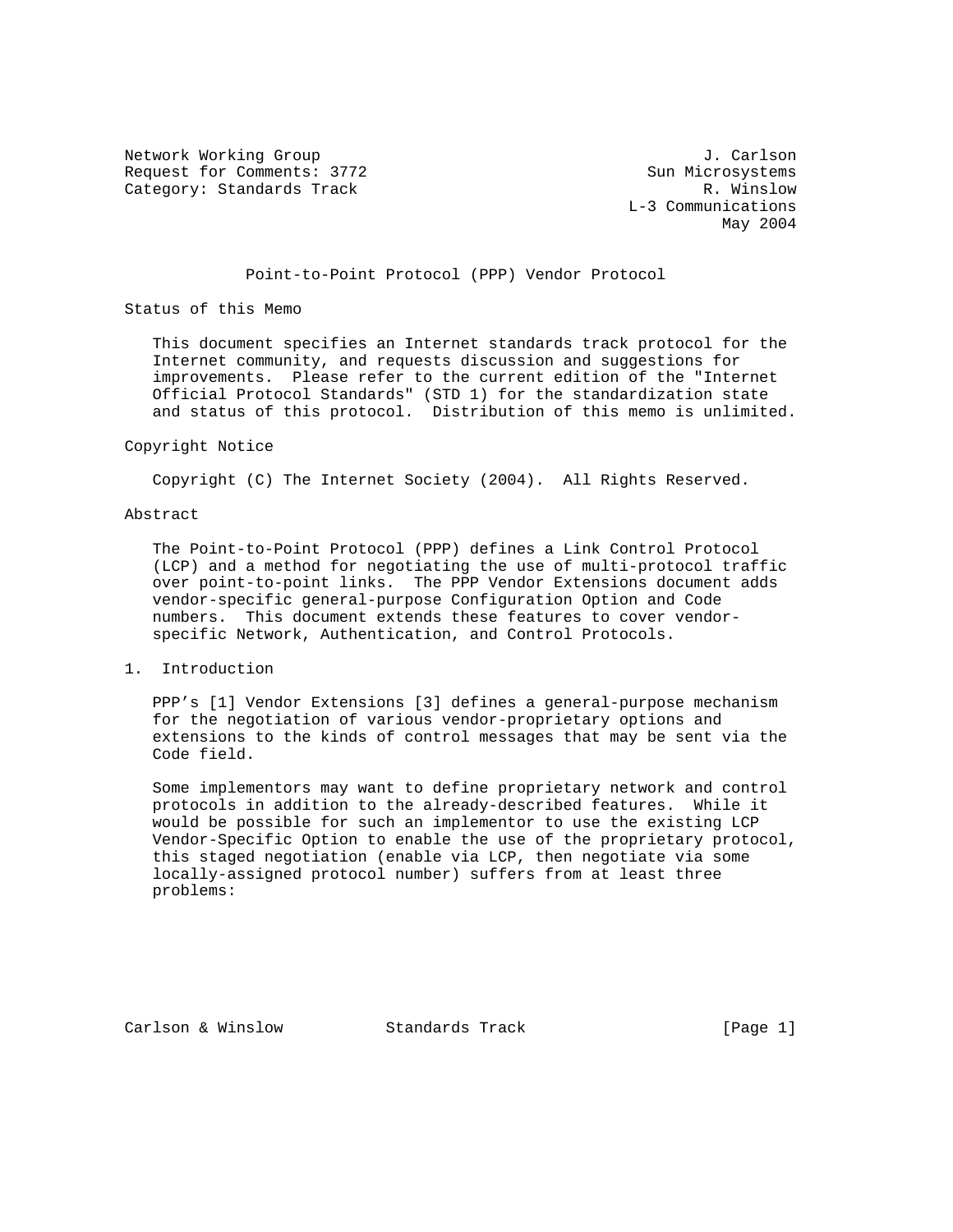First, because it would be in LCP, the negotiation of the use of the protocol would begin before identification and authentication of the peer had been done. This complicates the security analysis of the feature and constrains the way in which the protocol might be deployed.

 Second, where compulsory tunneling is in use, the system performing the initial LCP negotiation may be unrelated to the system that uses the proprietary protocol. In such a scenario, enabling the protocol at LCP time would require either LCP renegotiation or support of the proprietary protocol in the initial negotiator, both of which raise deployment problems.

 Third, the fact that any protocol negotiated via such a mechanism would necessarily use a protocol number that is not assigned by IANA complicates matters for diagnostic tools used to monitor the datastream. Having a fixed number allows these tools to display such protocols in a reasonable, albeit limited, format.

 A cleaner solution is thus to define a set of vendor-specific protocols, one in each of the four protocol number ranges defined by [1]. This specification reserves the following values:

| 005b | Vendor-Specific Network Protocol (VSNP)                        |
|------|----------------------------------------------------------------|
| 405b |                                                                |
| 805b | Vendor-Specific Network Control Protocol (VSNCP)               |
| c05b | Vendor-Specific Authentication Protocol (VSAP)                 |
|      | Value (in hex) Protocol Name<br>Vendor-Specific Protocol (VSP) |

 The key words "MUST", "MUST NOT", "REQUIRED", "SHALL", "SHALL NOT", "SHOULD", "SHOULD NOT", "RECOMMENDED", "MAY", and "OPTIONAL" in this document are to be interpreted as described in BCP 14, RFC 2119 [2].

2. PPP Vendor-Specific Network Control Protocol (VSNCP)

 The Vendor-Specific Network Control Protocol (VSNCP) is responsible for negotiating the use of the Vendor-Specific Network Protocol (VSNP). VSNCP uses the same packet exchange and option negotiation mechanism as LCP, but with a different set of options.

 VSNCP packets MUST NOT be exchanged until PPP has reached the Network-Layer Protocol phase. Any VSNCP packets received when not in that phase MUST be silently ignored. If a VSNCP packet with an unrecognized OUI is received, an LCP Protocol-Reject SHOULD be sent in response.

Carlson & Winslow Standards Track [Page 2]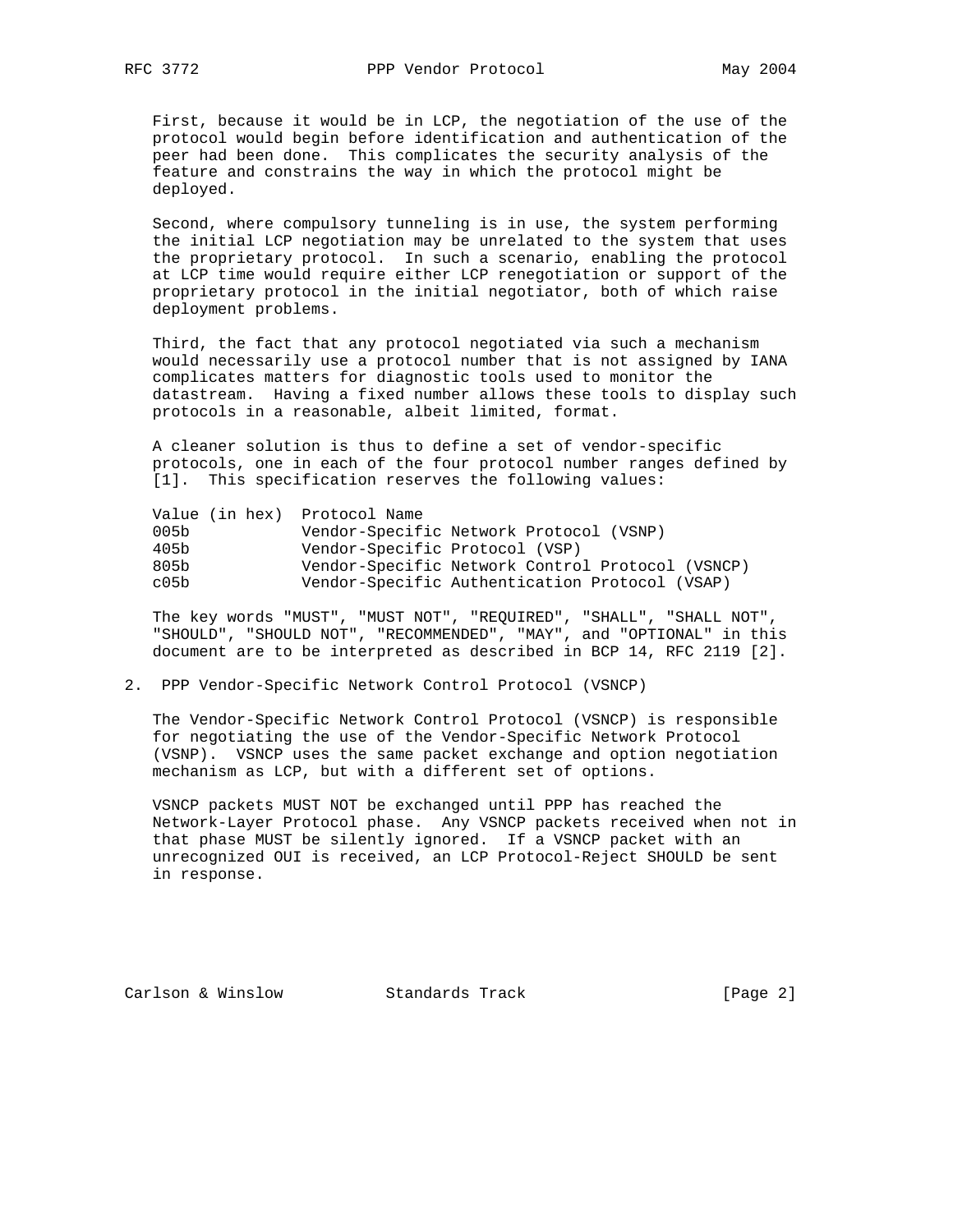The network layer data, carried in VSNP packets, MUST NOT be sent unless VSNCP is in Opened state. If a VSNP packet is received when VSNCP is not in Opened state and LCP is Opened, the implementation MAY respond using LCP Protocol-Reject.

# 2.1. VSNCP Packet Format

 Exactly one VSNCP packet is carried in the PPP Information field, with the PPP Protocol field set to hex 805b (VSNCP). A summary of the VSNCP packet format is shown below. The fields are transmitted from left to right.

|  |      |  |  |  |                           |  |  |  |  |  |        |  | 0 1 2 3 4 5 6 7 8 9 0 1 2 3 4 5 6 7 8 9 0 1 2 3 4 5 6 7 8 9 0 1 |  |  |
|--|------|--|--|--|---------------------------|--|--|--|--|--|--------|--|-----------------------------------------------------------------|--|--|
|  |      |  |  |  | -+-+-+-+-+-+-+-+-+-+-+-+- |  |  |  |  |  |        |  |                                                                 |  |  |
|  | Code |  |  |  | Identifier                |  |  |  |  |  | Length |  |                                                                 |  |  |
|  |      |  |  |  |                           |  |  |  |  |  |        |  |                                                                 |  |  |
|  |      |  |  |  |                           |  |  |  |  |  |        |  | Data                                                            |  |  |
|  |      |  |  |  |                           |  |  |  |  |  |        |  |                                                                 |  |  |

Code

 Only LCP Code values 1 through 7 (Configure-Request, Configure- Ack, Configure-Nak, Configure-Reject, Terminate-Request, Terminate-Ack, and Code-Reject) are used. All other codes SHOULD result in a VSNCP Code-Reject reply.

Identifier and Length

These are as documented for LCP.

OUI

 This three-octet field contains the vendor's Organizationally Unique Identifier. The bits within the octet are in canonical order, and the most significant octet is transmitted first. See Section 5 below for more information on OUI values.

Data

 This field contains data in the same format as for the corresponding LCP Code numbers.

Carlson & Winslow Standards Track [Page 3]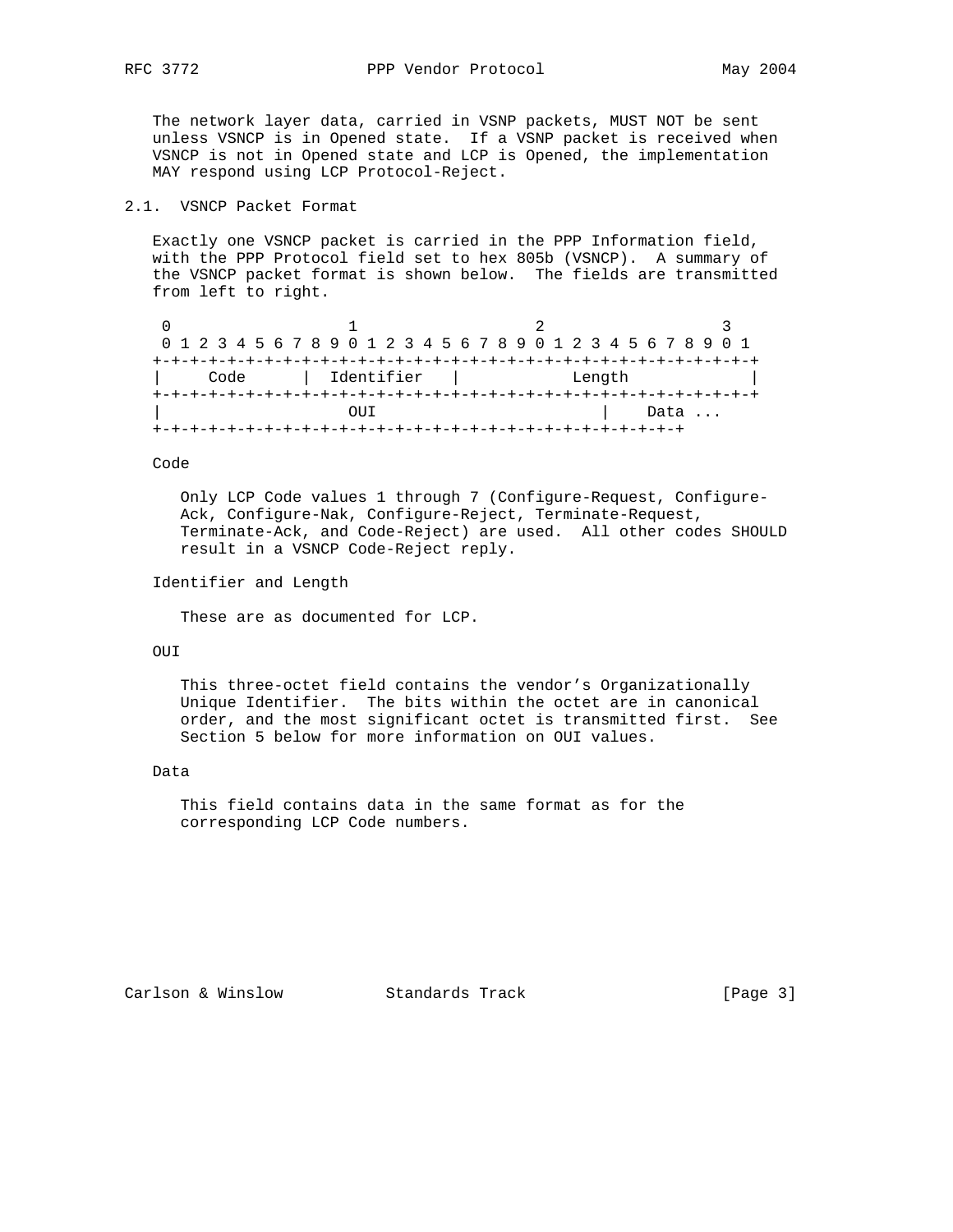2.2. VSNP Packet Format

 When VSNCP is in Opened state, VSNP packets may be sent by setting the PPP Protocol field to hex 005b (VSNP) and placing the vendor specific data in the PPP Information field. No restrictions are placed on this data.

3. PPP Vendor-Specific Protocol (VSP)

 The Vendor-Specific Protocol (VSP) is intended for use in situations where the implementation of a complete Network Layer Protocol is unnecessary, or where per-link signaling is required (see Section 7 below).

 VSP packets MUST NOT be sent until PPP has reached either Network- Layer Protocol or Authentication phase. VSP packets received before those phases MUST be silently ignored. Once the proper phase has been reached, a VSP packet containing an unrecognized OUI value SHOULD be returned using LCP Protocol-Reject.

 Exactly one VSP packet is carried in the PPP Information field, with the PPP Protocol field set to 405b (VSP). A summary of the VSP packet format is shown below. The fields are transmitted from left to right.

|      | 0 1 2 3 4 5 6 7 8 9 0 1 2 3 4 5 6 7 8 9 0 1 2 3 4 5 6 7 8 9 |                | 0 1 |  |  |  |  |  |  |  |
|------|-------------------------------------------------------------|----------------|-----|--|--|--|--|--|--|--|
|      |                                                             |                |     |  |  |  |  |  |  |  |
|      | Magic-Number                                                |                |     |  |  |  |  |  |  |  |
|      |                                                             |                |     |  |  |  |  |  |  |  |
|      | OUT                                                         |                |     |  |  |  |  |  |  |  |
|      |                                                             | +-+-+-+-+-+-+- |     |  |  |  |  |  |  |  |
| Data |                                                             |                |     |  |  |  |  |  |  |  |
|      |                                                             |                |     |  |  |  |  |  |  |  |

Magic-Number

 The four-octet Magic-Number field is used to detect looped-back links. If the Magic-Number Option was not negotiated by LCP, then this field MUST be set to 0. Implementation of the LCP Magic- Number Option is RECOMMENDED.

## OUI

 This three-octet field contains the vendor's Organizationally Unique Identifier. The bits within the octet are in canonical order, and the most significant octet is transmitted first. See Section 5 below for more information on OUI values.

Carlson & Winslow Standards Track [Page 4]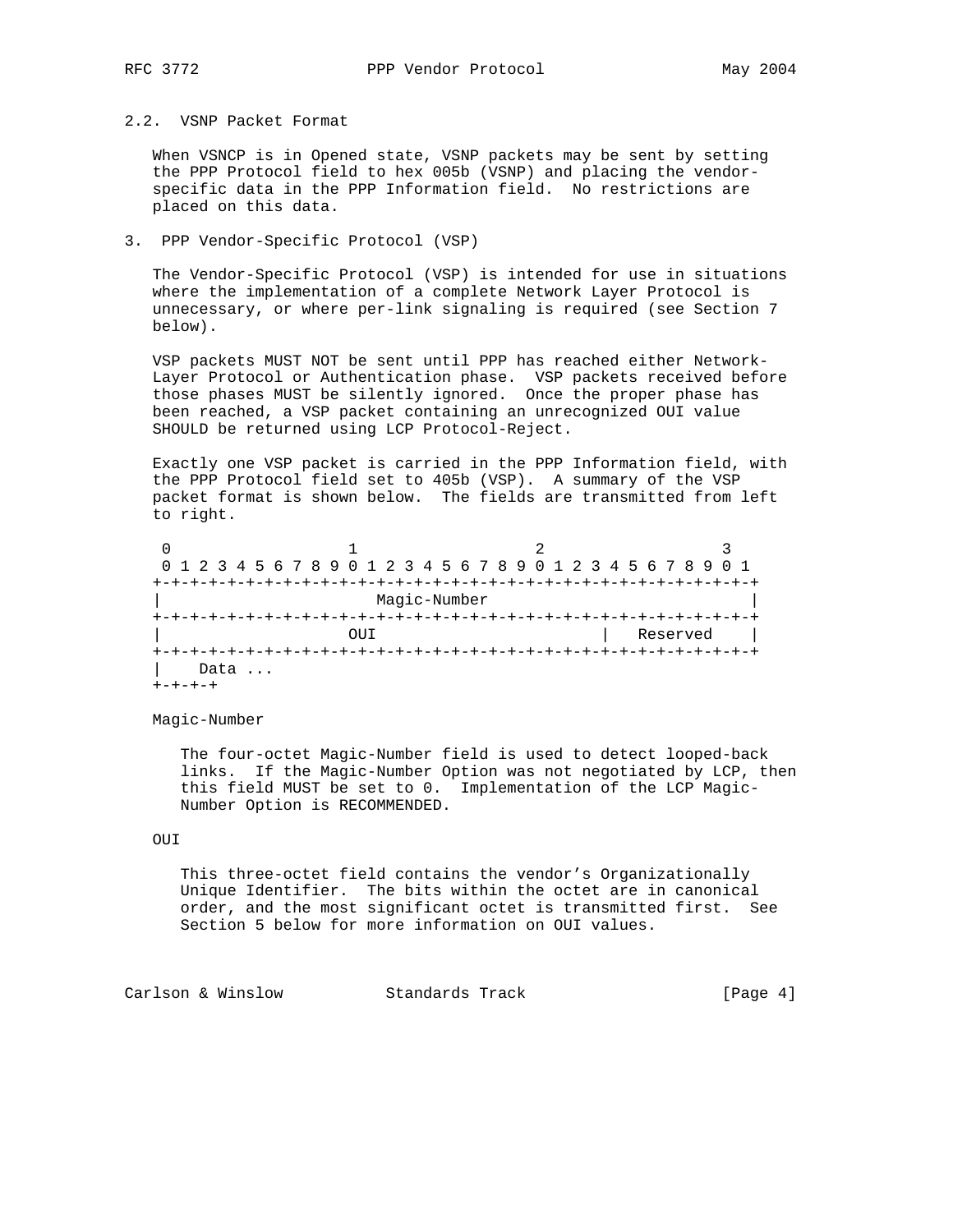Reserved

 Reserved for future definition. Must be zero on transmit and ignored on reception.

Data

Vendor-specific data.

4. PPP Vendor-Specific Authentication Protocol (VSAP)

 The Vendor-Specific Authentication Protocol (VSAP) is used in two ways. First, it is used with the LCP Authentication Option in order to negotiate the use of a vendor-specific authentication protocol to be used during the PPP Authentication phase. Second, it is used in the PPP Protocol field to carry those proprietary authentication messages during the PPP Authentication phase.

4.1. VSAP Authentication Option Format

 This option is used in LCP Configure-Request, -Ack, -Nak, and -Reject messages.

0  $1$  2 3 0 1 2 3 4 5 6 7 8 9 0 1 2 3 4 5 6 7 8 9 0 1 2 3 4 5 6 7 8 9 0 1 +-+-+-+-+-+-+-+-+-+-+-+-+-+-+-+-+-+-+-+-+-+-+-+-+-+-+-+-+-+-+-+-+ | Type | Length | Authentication-Protocol | +-+-+-+-+-+-+-+-+-+-+-+-+-+-+-+-+-+-+-+-+-+-+-+-+-+-+-+-+-+-+-+-+ OUI | Data ... +-+-+-+-+-+-+-+-+-+-+-+-+-+-+-+-+-+-+-+-+-+-+-+-+-+-+-+-+ Type 3 Length

 $>=7$ 

Authentication-Protocol

The hex value c05b, in Network Byte Order.

Carlson & Winslow Standards Track [Page 5]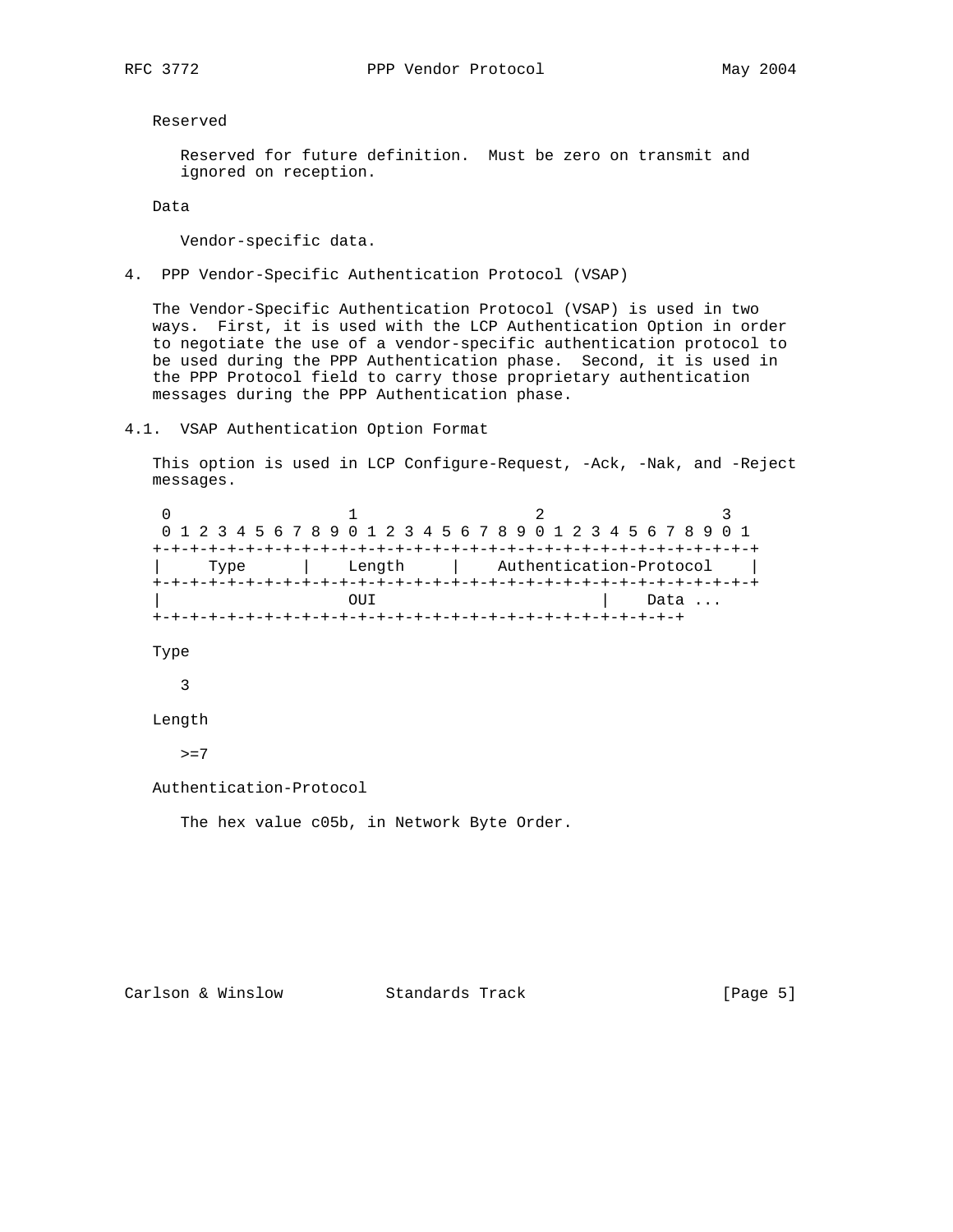# OUI

 This three-octet field contains the vendor's Organizationally Unique Identifier. The bits within the octet are in canonical order, and the most significant octet is transmitted first. See Section 5 below for more information on OUI values.

### Data

 This optional field contains options or other information specific to the operation of the vendor-specific authentication protocol.

# 4.2. VSAP Authentication Data Format

0  $1$  2 3 0 1 2 3 4 5 6 7 8 9 0 1 2 3 4 5 6 7 8 9 0 1 2 3 4 5 6 7 8 9 0 1 +-+-+-+-+-+-+-+-+-+-+-+-+-+-+-+-+-+-+-+-+-+-+-+-+-+-+-+-+-+-+-+-+ | Code | Identifier | Length | +-+-+-+-+-+-+-+-+-+-+-+-+-+-+-+-+-+-+-+-+-+-+-+-+-+-+-+-+-+-+-+-+ Data ... +-+-+-+-+

 The Identifier and Length fields are as for LCP. The Code and Data fields and the processing of the messages are defined by the vendor specific protocol.

 However, it is RECOMMENDED that vendor-specific protocols use Code 3 for "Success" and Code 4 for "Failure," as with [4] and [5], in order to simplify the design of network monitoring equipment.

# 5. Organizationally Unique Identifiers

 The three-octet Organizationally Unique Identifier (OUI) used in the messages described in this document identifies an organization ("vendor") that defines the meaning of the message. This OUI is based on IEEE 802 vendor assignments.

 Vendors that desire to use their IEEE 802 OUI for a PPP Vendor Protocol SHOULD also register the assigned OUI with IANA for the benefit of the community.

 A vendor that does not otherwise need an IEEE-assigned OUI can request a PPP-specific OUI from the IANA. This OUI shall be assigned from the CF0000 series. This procedure is defined for vendors that are not able to use IEEE assignments, such as software-only vendors.

Carlson & Winslow Standards Track [Page 6]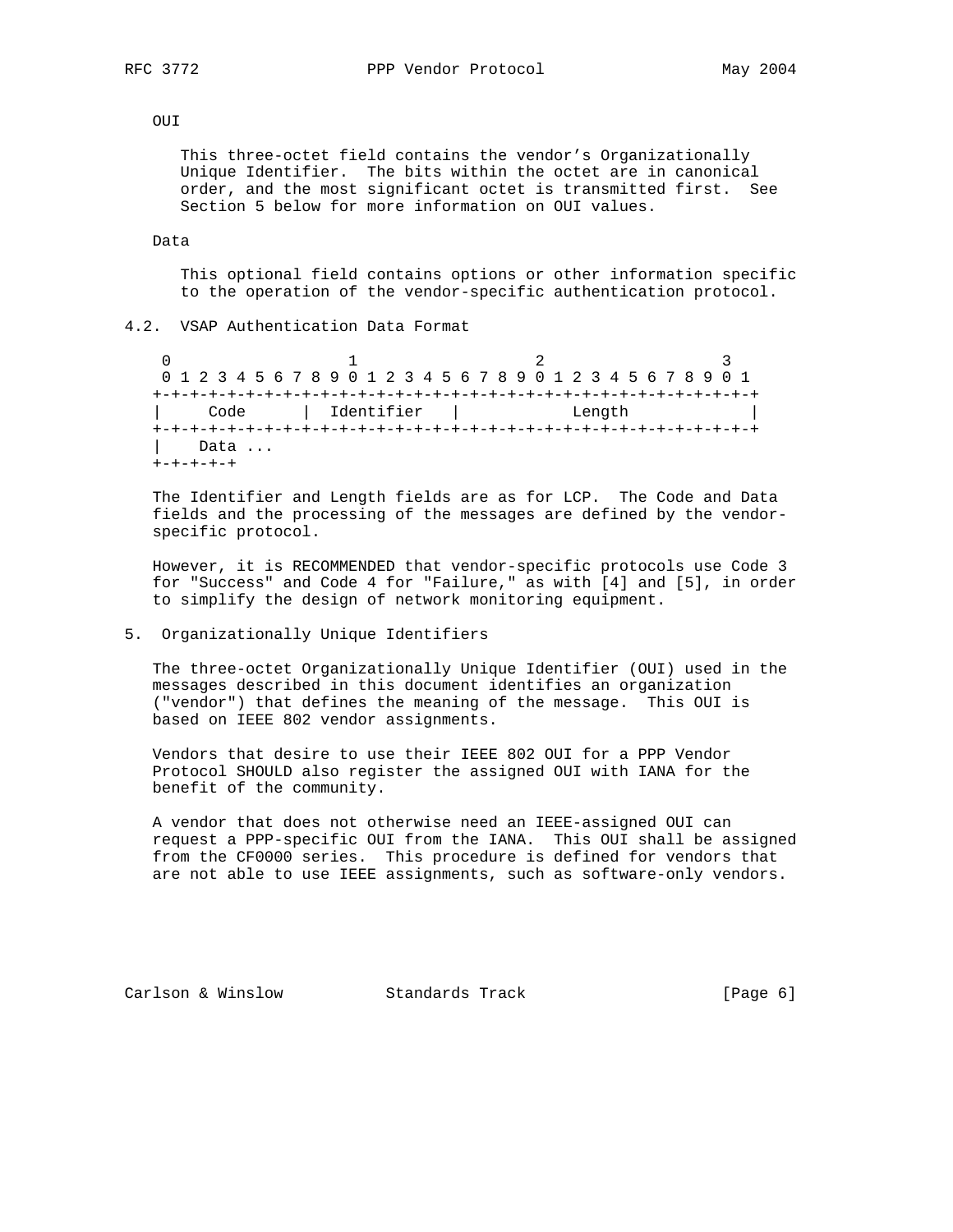# 6. Multiple Vendor-Specific Protocols

 Vendors are encouraged to define their protocols to allow for future expansion, where necessary. For example, it may be appropriate for a VSNP to include a locally-defined selector field to distinguish among multiple proprietary protocols carried via this mechanism, and appropriate Configuration Options in VSNCP to enable and disable these sub-protocols. Because the requirements of such a selector are known only to the vendor defining such protocols, they are not described further in this document.

 An implementation MAY also support more than one vendor-specific protocol, distinguished by OUI. In this case, the implementation MUST also treat LCP Protocol-Reject specially by examining the OUI field in the rejected message and disabling only the protocol to which it refers, rather than all use of the vendor-specific protocol number. Note that such an implementation is compatible with a simple implementation that supports only one OUI: that implementation will respond with LCP Protocol-Reject for unrecognized OUIs and otherwise leave the negotiation state unmodified.

 An OUI-distinguished mechanism is expected to be used only in the case of cooperating vendors. Vendors are encouraged to use just a single OUI for all protocols defined by that vendor, if possible.

7. Multilink, Compression, and Encryption Considerations

 The Vendor-Specific Network Protocol (VSNP) is defined to operate at the bundle level if Multilink PPP [6] is in use, and also above any Compression Protocols [7] and Encryption Protocols [8] in use.

 The Vendor-Specific Protocol (VSP) is defined to operate at the per link level if Multilink PPP is in use, and MUST NOT be subjected to data compression. If a per-link encryption protocol is in use, then VSP packets MUST be encrypted.

 Note that because VSP is defined at the per-link level, bundle level encryption does not affect VSP.

8. Security Considerations

 The security of any vendor-specific authentication protocol is subject to the provisions of that proprietary mechanism. Implementations that wish to avoid security problems associated with such protocols SHOULD send LCP Configure-Nak in response to an LCP Configure-Request specifying VSAP, or MAY terminate operation.

Carlson & Winslow Standards Track [Page 7]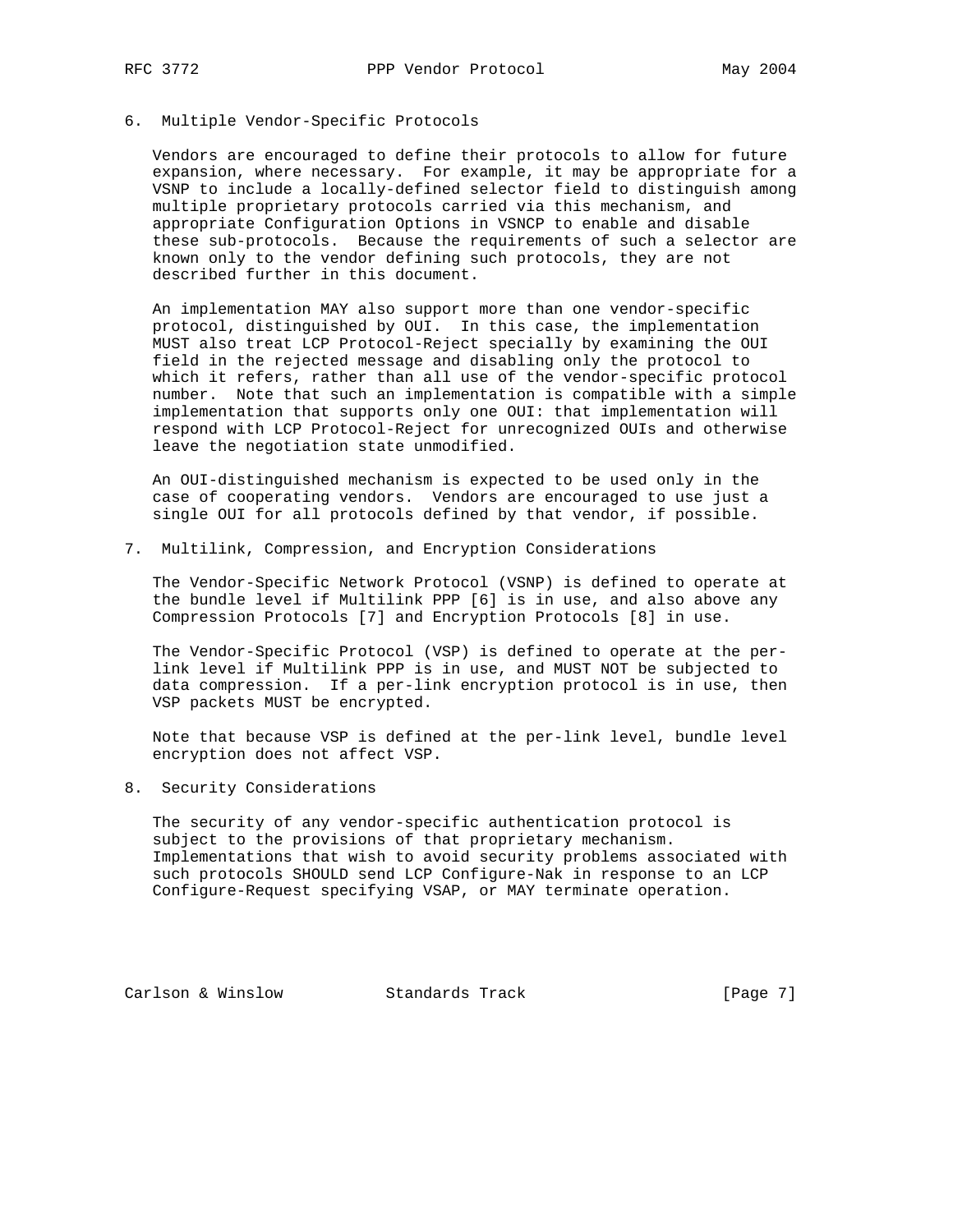When operating with PPP encryption, but without Multilink PPP, VSP packets are sent in the clear. Implementations that require PPP encryption as part of a security mechanism should consider whether to employ per-link encryption or forego use of VSP in favor of VSNP.

 The security of vendor-specific networking protocols is likewise subject to the security mechanisms defined by those protocols. Independent analysis of the security of any such protocol is RECOMMENDED.

9. IANA Considerations

 IANA has assigned four similarly-numbered PPP Protocol field values, 005b, 405b, 805b, and c05b, as described in Section 1 of this document.

 As described in Section 5 above and in [3], the IANA also maintains a CF0000 series block of non-IEEE OUIs that may be allocated for vendors that do not otherwise need an IEEE-assigned OUI.

- 10. References
- 10.1. Normative References
	- [1] Simpson, W., Ed., "The Point-to-Point Protocol (PPP)", STD 51, RFC 1661, July 1994.
	- [2] Bradner, S., "Key words for use in RFCs to Indicate Requirement Levels", BCP 14, RFC 2119, March 1997.
- 10.2. Informative References
	- [3] Simpson, W., "PPP Vendor Extensions", RFC 2153, May 1997.
	- [4] Simpson, W., "PPP Challenge Handshake Authentication Protocol (CHAP)", RFC 1994, August 1996.
	- [5] Blunk, L. and J. Vollbrecht, "PPP Extensible Authentication Protocol (EAP)", RFC 2284, March 1998.
	- [6] Sklower, K., Lloyd, B., McGregor, G., Carr, D. and T. Coradetti, "The PPP Multilink Protocol (MP)", RFC 1990, August 1996.
	- [7] Rand, D., "The PPP Compression Control Protocol (CCP)", RFC 1962, June 1996.
	- [8] Meyer, G., "The PPP Encryption Control Protocol (ECP)", RFC 1968, June 1996.

| Carlson & Winslow | Standards Track | [Page 8] |
|-------------------|-----------------|----------|
|-------------------|-----------------|----------|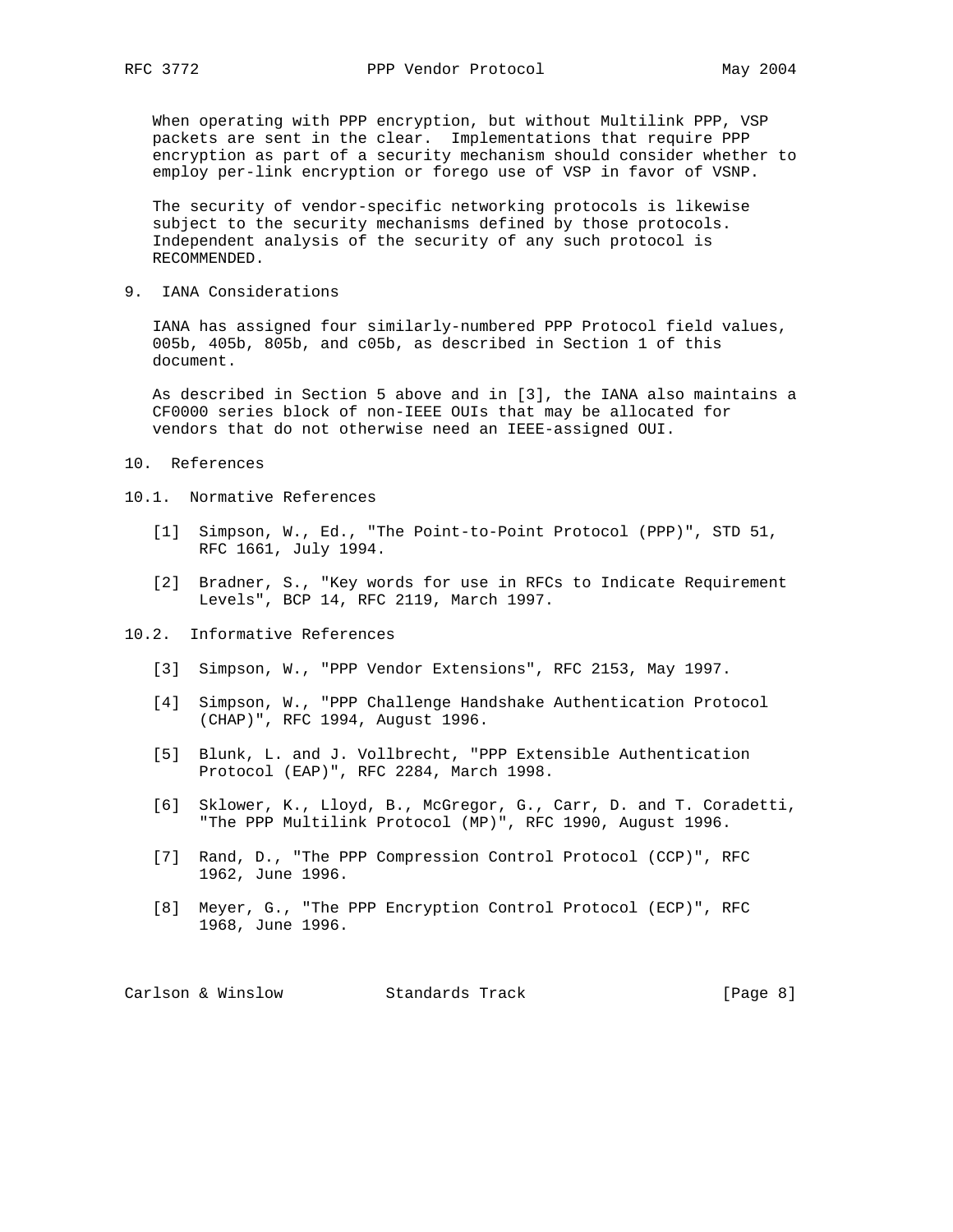# 11. Acknowledgments

 The authors thank Karl Fox and Thomas Narten for their comments and help in preparing this document.

 Some of the language and phrasing has been borrowed from RFC 1332, written by Glenn McGregor, and RFC 2153, written by William Allen Simpson.

## 12. Authors

 Questions about this document should be addressed to the IETF pppext working group or the authors listed below.

 James Carlson Sun Microsystems 1 Network Drive MS UBUR02-212 Burlington MA 01803-2757

 Phone: +1 781 442 2084 Fax: +1 781 442 1677 EMail: james.d.carlson@sun.com

 Richard Winslow L-3 Communications Systems - East 1 Federal Street A&E-2NE Camden, NJ 08102

EMail: richard.winslow@l-3com.com

Carlson & Winslow Standards Track [Page 9]